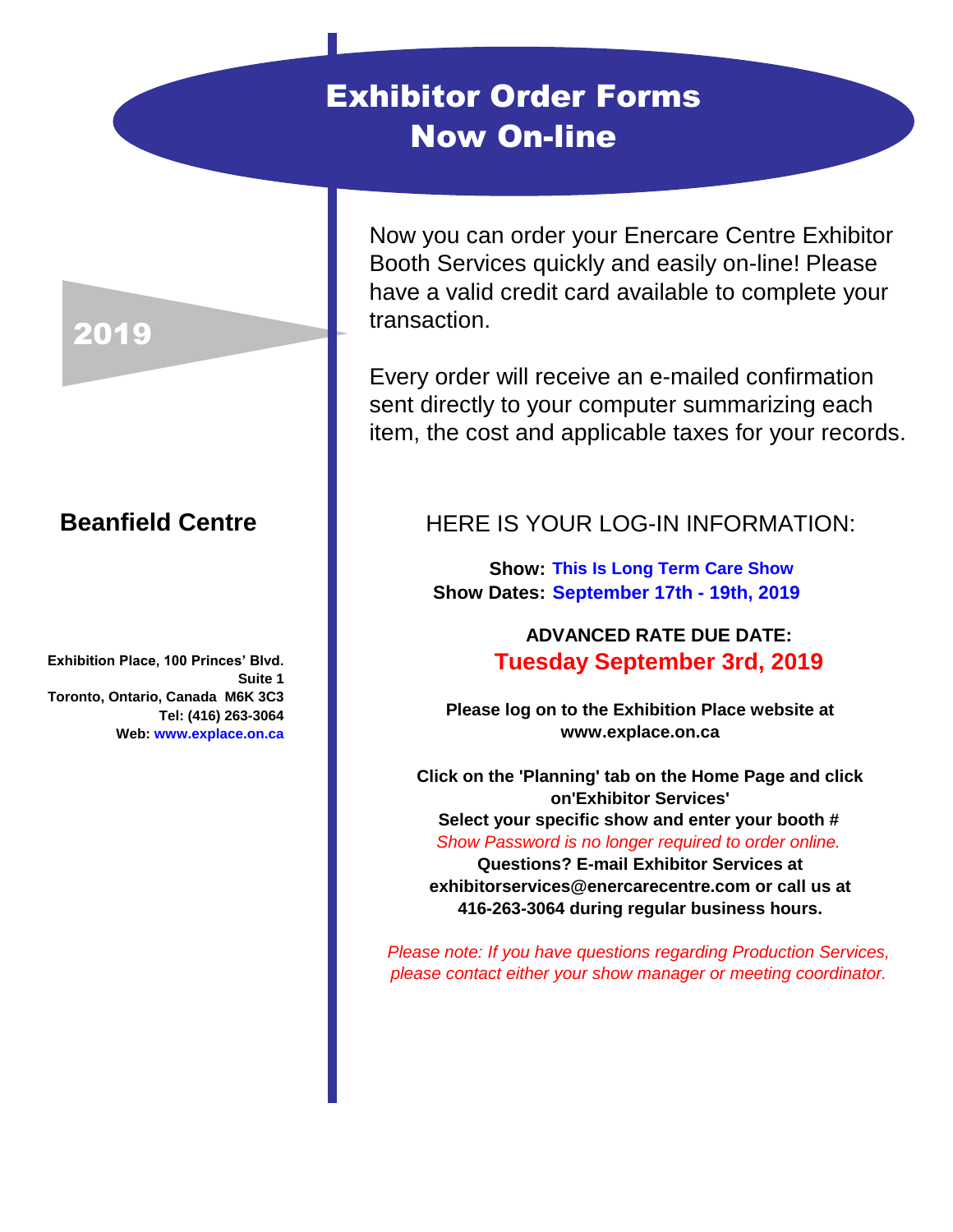# **INDOOR TELECOMMUNICATION SERVICES ORDER FORM**

| This Is Long Term Care Show |
|-----------------------------|
| September 17th - 19th, 2019 |
| <b>Beanfield Centre</b>     |

#### **FAX OR EMAIL ORDER FORM TO:**



Exhibitor Services Dept., Enercare Centre

Exhibition Place, 100 Princes' Blvd. Suite 1, Toronto, ON M6K 3C3 **September 17th - 19th, 2019 Tel:(416)263-3064**

**Beanfield Centre Email: exhibitorservices@enercarecentre.com**

### **Exhibiting Firm Name:**

|               | Booth Number(s): |             | On-Site Contact:       |
|---------------|------------------|-------------|------------------------|
| Postal/Zip:   |                  |             | <b>Street Address:</b> |
| Phone Number: |                  | Prov/State: | Citv:                  |
| Fax:          |                  |             | Email:                 |

HOW TO ORDER: To qualify for the ADVANCED discount rate, completed order form with full payment must be received prior to<br>Tuesday September 3rd, 2019 All order forms received after this date will be subject to STANDARD RAT All order forms received after this date will be subject to STANDARD RATE pricing. No exceptions! Read Terms & conditions.

|                                                                                                                                                                                                                                                          |                                                                                                                         | <b>ADVANCED</b>  |              |                | <b>STANDARD</b>  |                    |     |               |
|----------------------------------------------------------------------------------------------------------------------------------------------------------------------------------------------------------------------------------------------------------|-------------------------------------------------------------------------------------------------------------------------|------------------|--------------|----------------|------------------|--------------------|-----|---------------|
| <b>SERVICES</b>                                                                                                                                                                                                                                          | UNIT <sub>s</sub>                                                                                                       | <b>HST (13%)</b> | <b>Price</b> | <b>UNIT \$</b> | <b>HST (13%)</b> | <b>Price</b>       | Qty | <b>AMOUNT</b> |
| Local Calling Single Line Service<br>Phone Set is additional with deposit (refundable with<br>return of handset). Long Distance enabled with<br>deposit, see below, (unused portion is refundable). To<br>laccess an outside line dial '9' first.        | \$238.00                                                                                                                | $$30.94$ \$      | 268.94 l     | \$297.65       | \$38.69          | 336.34<br>S.       |     |               |
| Voice Mail                                                                                                                                                                                                                                               | \$<br>21.75                                                                                                             | 2.83<br>S.       | 24.58        | 26.90<br>\$.   | \$3.50           | 30.40              |     |               |
| <b>Call Waiting</b>                                                                                                                                                                                                                                      | \$<br>21.75                                                                                                             | 2.83<br>S.       | 24.58        | 26.90<br>SS.   | \$3.50           | 30.40              |     |               |
|                                                                                                                                                                                                                                                          |                                                                                                                         |                  |              |                | <b>NORTH</b>     | <b>GRAND TOTAL</b> |     |               |
|                                                                                                                                                                                                                                                          | All phone services are high quality NON-VOIP. Telephone sets are to be retrieved from the Order Desk during the move-in |                  |              |                |                  |                    |     |               |
| of your show and returned to the Order Desk within one (1) hour of show / event close. Deposits are refundable providing<br>that handset(s) are returned in acceptable condition and that long distance charges do not meet or exceed the total deposit. |                                                                                                                         |                  |              |                | <b>EAST</b>      |                    |     |               |
| Please allow 4 – 6 weeks for refund. To access an outside line dial '9'. For more information on any of the above services<br>or complete computer / telephone networking: Phone: 416-263-3075 or email: telecom@explace.on.ca                           |                                                                                                                         |                  |              |                | SOUTH            |                    |     |               |

**Location Grid of Distribution of Service(s) must be sent in along with this order form. Indicate approximate location of service placement within the booth (x). If necessary, attach additional documentation to ensure accurate placement of service(s). In the event that no location(s) is specified, service(s) will be installed at the most convenient location. Hardware Rentals require signature confirming delivery and acceptance of terms (on reverse side). A \$90.00 charge will apply if relocation of services is required.** 

| <b>PAYMENT:</b> Order must be accompanied by full payment in Canadian Funds. Incomplete order forms will not be processed and will be subject to Standard Rate Pricing.<br>Orders received after the due date above are subject to standard rate pricing and will be charged accordingly. Certified Cheques are payable To EXHIBITION PLACE. |                           |                          |                    |  |  |  |  |  |
|----------------------------------------------------------------------------------------------------------------------------------------------------------------------------------------------------------------------------------------------------------------------------------------------------------------------------------------------|---------------------------|--------------------------|--------------------|--|--|--|--|--|
| CREDIT CARD #                                                                                                                                                                                                                                                                                                                                | EXPIRY: MONTH YEAR        | Certified cheque<br>Visa | Mastercard<br>Amex |  |  |  |  |  |
| Cardholder's Signature<br>I authorize charging any unpaid balance to my credit card                                                                                                                                                                                                                                                          | Print Name of Card Holder |                          |                    |  |  |  |  |  |
| <b>ENERCARE CENTRE OFFICE USE ONLY: 2017 HST#R119396976</b><br>71177 14432<br>ORDER#                                                                                                                                                                                                                                                         |                           |                          |                    |  |  |  |  |  |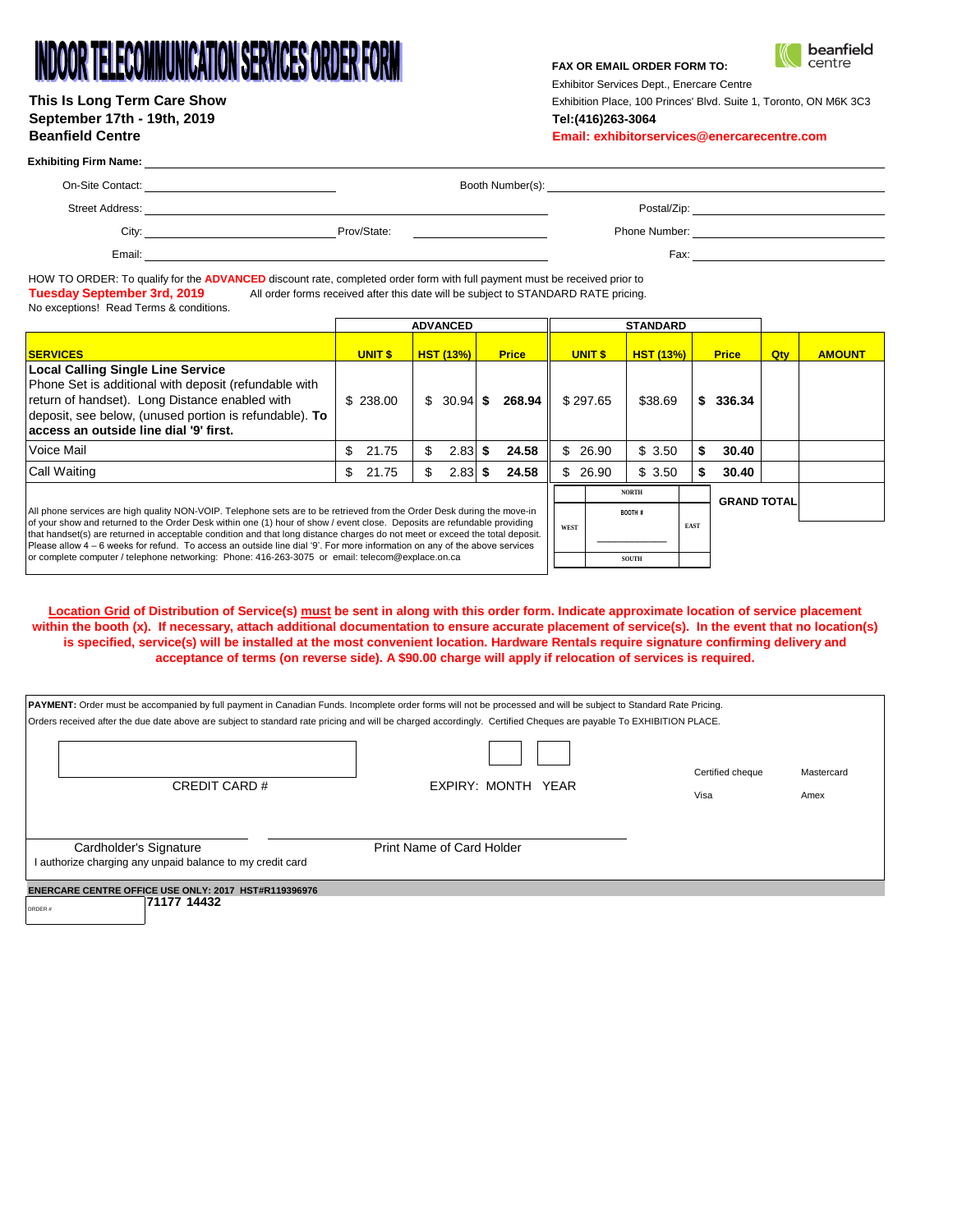#### **TERMS & CONDITIONS**

PAYMENT in Canadian Funds or credit card must accompany all orders PRIOR to delivery of services in accordance with the applicable rate schedule. Due to the temporary nature of the installations, all claims / disputes must be brought to the attention of the Exhibitor Services Order Desk PRIOR to the move-out of the show/event. No service(s) will be provided without payment in full. NO EXCEPTIONS. On-Site payments prior to the scheduled move-IN date(s) of your show/event are welcome by appointment. Please contact our office in advance.

2. ALL ORDERS MUST BE RECEIVED by the Exhibitor Services Department, in accordance with the date specified on the reverse side to qualify for the ADVANCED DISCOUNT Rates. NO EXCEPTIONS.

3. EXHIBITOR APPOINTED CONTRACTORS are ultimately the responsibility of the exhibiting firm. In the event that an appointed contractor does not meet any of the terms and conditions set herein; the exhibiting firm will be held liable.

4. DEPOSIT for Telecommunications services and equipment is required prior to delivery / installation. All accounts to be settled upon close of show. In some cases, all charges may not be tabulated at that time, in which case refunds will be issued within 4 – 6 weeks, of show / event close. Any outstanding balances are payable upon receipt.

5. TOLL RESTRICTIONS in the amount of the deposit received may be placed upon each line ordered at the discretion of the operator. Larger toll limits must be arranged through Exhibitor Services prior to installation.

6. TELEPHONE INSTRUMENTS are to be picked up at the Exhibitor Services Order Desk. At that time, credit card verification shall be required. All long distance charges from the first move-in date through the last move-out date shall be the exhibitor's responsibility. All telephones and equipment supplied by Exhibition Place MUST be returned to the Exhibitor Services Department within 1.0 hour of show / event official closing time.

7. SHARING / BORROWING SERVICE is NOT permitted at Exhibition Place. As such, random audits are performed regularly to deter this practice. Exhibitors found using services without an order will be subject to the applicable standard rate(s). Applicable rates apply regardless of duration of show/event, i.e., one day events are subject to the same applicable rates as those contracted on consecutive days.

8. SAFETY REGULATIONS: The Electrical Safety Authority currently enforces Rule 2-022 of the Electrical Safety Code, stipulating that any and all equipment energized, displayed and / or offered for sale MUST BE APPROVED. All electrical / mechanical equipment must conform to the Canadian Standards Association and Canadian Electrical Code. The use of two wire ungrounded extension cords is prohibited. NOTE: Exhibition Place and its governing agents are fully committed to the safety and well being of all visitors and employees. As such, Exhibition Place's Management Team reserves the right to investigate any and all cause for concern that may put safety at risk.

9 ONLY AN AUTHORIZED exclusive electrical Technician provider of Exhibition Place is permitted to do any wiring in the facility. Delivery of ALL data transmission lines ordered from an outside vendor will only be allowed to a demarcation point specified by Exhibition Place. No electrical / mechanical equipment shall be energized if failure is detected until an authorized electrician or technician has investigated and corrected the source of the malfunction.

10. ALL MATERIAL furnished by Exhibition Place for this service order shall remain the property of Exhibition Place, and shall be removed ONLY by Exhibition Place Personnel.

11. INSTALLATIONS that need to be re-located are subject to a \$90.00 fee.

12. RATES quoted for service include delivery of service(s) in the most convenient manner and DO NOT include special wiring, testing, overhead drops and / or special placement of communications services. Labour may be ordered through the Exhibitor Services Department at an additional cost.

13. ADDITIONAL LABOUR will be charge in one-hour increments. The current labour rate is \$90.00 per hour for both telecommunications and computer services.

14. TELEPHONE SERVICE(S) will be disconnected on the last day of the show/event, one hour after the official closing time.

15. ALTERATIONS TO FLOOR COVERINGS: Exhibition Place will not be held responsible for any cutting or altering of floor coverings in order to provide service to a booth.

16. CHANGES to original orders will require a service order to be signed by the exhibitor acknowledging receipt of service.

17. CANCELLATIONS: Notification of cancellation must be received in writing a minimum of seven (7) days PRIOR to scheduled opening date. There will be a \$50.00 administration fee for all refunds requested. Cancellations after the deadline will be subject to full rental charges. Credit will not be given for equipment / connections installed and not used.

18. UNPAID BALANCES: Any balance(s) outstanding after the Move-OUT period will be charged to the exhibitor's credit card. Exhibition Place reserves the right to apply a finance charge to unpaid balances after 30 days at 1.5% per month, equivalent to 18.0% per year. If by any reason of any default on the part of the exhibitor, hereunder, it becomes necessary to engage an attorney, the exhibitor agrees to pay all costs, expenses, and the attorney's fees expended or incurred by Exhibition Place or Exhibition Place in connection therewith. There will be a \$20.00 charge for returned payments.

19. DISCLAIMER: Exhibition Place will not be responsible for any labour strikes, accidents, fires, an Act of God or delays beyond our control, including power surges, spikes or loss of power. Exhibition Place accepts no responsibility for direct or indirect damages to exhibits or booths in regards to rented items.

20. NON-DISCLOSURE: Customer Account information will not be disclosed to third parties without your consent except as permissible by law and our policy.

21. NOTICE OF COLLECTION: The personal information on this form is collected under the authority of the City of Toronto Act, S.O. 2006, Chapter 11, Schedule A, s. 406 (2). The information will be used to process your application and identify service requirements. Questions about this collection can be directed to the Freedom of Information Coordinator, 100 Princes' Blvd., Suite 1 Exhibition Place, Toronto Ontario, M6K 3C3 or by phone at 416-263-3658.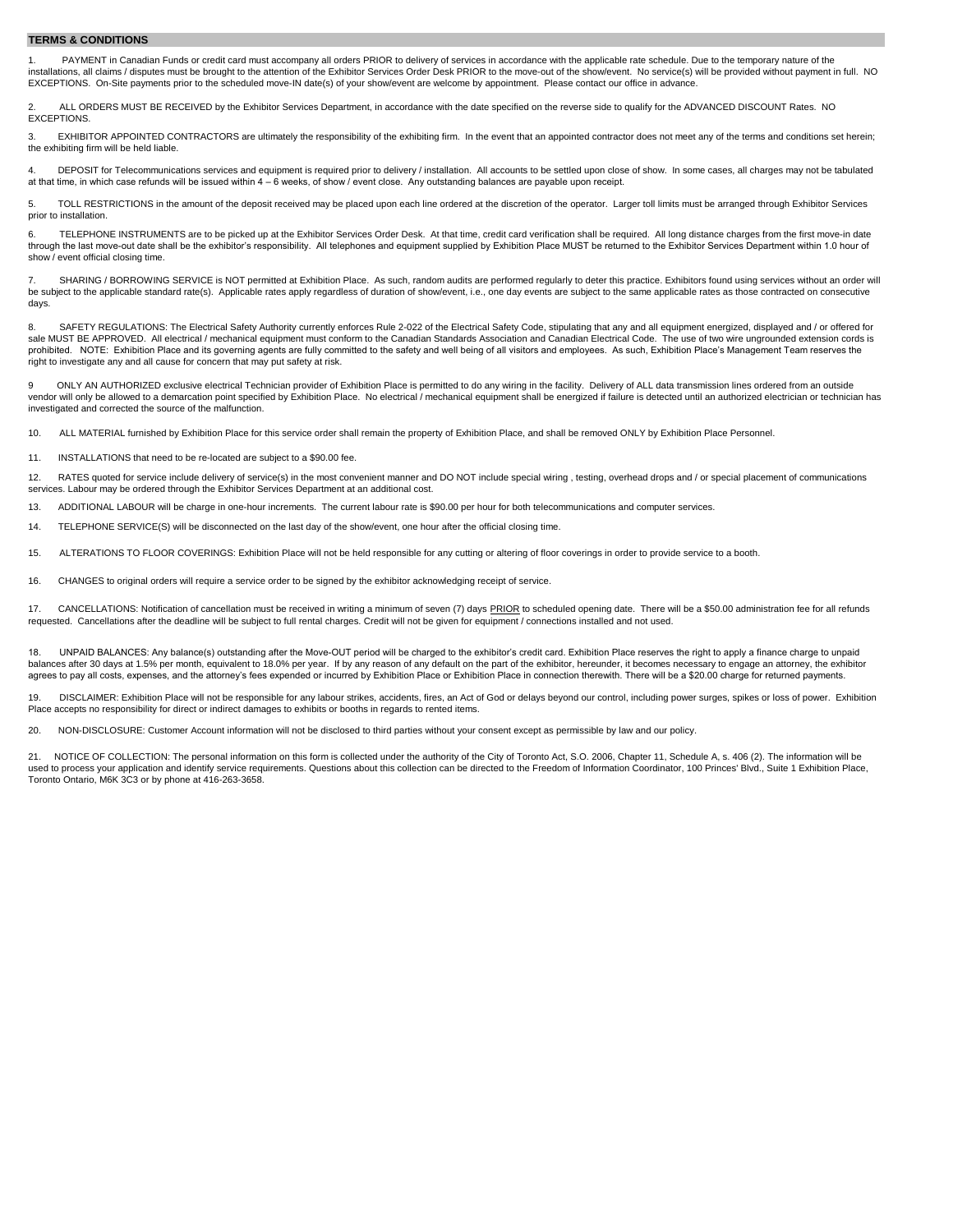# INDOOR INTERNET & COMPUTER RENTALS ORDER FORM

# **September 17th - 19th, 2019 Tel:(416)263-3064**

### **FAX OR EMAIL ORDER FORM TO:**



Exhibitor Services Dept., Enercare Centre

This Is Long Term Care Show **Exhibition Place, 100 Princes' Blvd.** Suite 1, Toronto, ON M6K 3C3

**Beanfield Centre Email: exhibitorservices@enercarecentre.com**

#### **Exhibiting Firm Name:**

| On-Site Contact: | Booth Number(s): |
|------------------|------------------|

Street Address: Note and the Street Address: Note and the Street Address: Note and the Postal/Zip: Note and the Postal/Zip: Note and the Postal/Zip: Note and the Postal/Zip: Note and the Postal/Zip: Note and the Postal/Zip

City: Prov/State: Phone Number:

Email:

Fax:

**SOUTH**

HOW TO ORDER: To qualify for the **ADVANCED** discount rate, completed order form with full payment must be received prior to **Tuesday September 3rd, 2019** All order forms received after this date will be subject to STANDARD RATE pricing. No exceptions! Read Terms & conditions.

|                                                                                                                       | <b>ADVANCE</b> |                  |                |                        | <b>STANDARD</b>  |                     |     |               |  |
|-----------------------------------------------------------------------------------------------------------------------|----------------|------------------|----------------|------------------------|------------------|---------------------|-----|---------------|--|
| <b>HIGH SPEED CONNECTIONS:</b>                                                                                        | <b>UNIT \$</b> | <b>HST (13%)</b> | <b>PRICE</b>   | <b>UNITS</b>           | HST(13%)         | <b>PRICE</b>        | QTY | <b>AMOUNT</b> |  |
| (QuickNET) INTERNET VIA ETHERNET [PRIVATE IP] -(1)<br>IP ADDRESS INCLUDING DYNAMICALLY ALLOCATED<br><b>PRIVATE IP</b> | \$.<br>594.00  | \$77.22          | IS: 671.22     | \$<br>742.47           | $$96.52$   \$    | 838.99              |     |               |  |
| EACH QUICK NET ADDITIONAL PRIVATE IP<br>ADDRESSES, IN EXCESS OF 1 (INCLUDING ABOVE)                                   | 108.00<br>\$   | \$14.04          | 122.04<br>S    | \$<br>134.74           | \$17.52          | 152.26<br>S         |     |               |  |
| (ProNET) INTERNET VIA ETHERNET [PUBLIC IP] -(2) IP<br>ADDRESSES INCLUDING STATIC PUBLIC IP's                          | \$<br>853.25   | \$110.92         | 964.17<br>S.   | \$1,066.26             | \$138.61         | \$1,204.87          |     |               |  |
| EACH ADDITIONAL ProNET PUBLIC IP ADRESSES, IN<br>EXCESS OF 2 (INCLUDING ABOVE)                                        | 162.25<br>\$   | \$21.09          | 183.34<br>∣\$. | \$<br>202.49           | $$26.32$ \ \$    | 228.81              |     |               |  |
| Each Additional per device fee                                                                                        | \$<br>108.00   | \$14.04          | 122.04<br>- \$ | $\mathbb{S}$<br>134.74 | $$17.52$ \ $$$   | 152.26              |     |               |  |
| ETHERNET NETWORKING - INCLUDES 2 LOCATIONS<br>POINT TO POINT                                                          | \$<br>482.25   | \$62.69          | 544.94<br>s.   | \$<br>602.90           | $$78.38$ $$$     | 681.28              |     |               |  |
| <b>WIRELESS INTERNET ACCESS:</b>                                                                                      | <b>UNIT \$</b> | <b>HST (13%)</b> | <b>PRICE</b>   | <b>UNITS</b>           | <b>HST (13%)</b> | <b>PRICE</b>        | QTY | <b>AMOUNT</b> |  |
| WIFI LITE - (TWO CONNECTIONS PER ORDER)                                                                               | 370.75<br>\$.  | \$48.20          | 418.95<br>IS.  | \$<br>463.09           | $$60.20$ \ \$    | 523.29              |     |               |  |
| WIFI PRO (COMES WITH 2 ACCESS only)<br><b>CAN SUPPORT UP TO 5 DEVICES PER SERVICE-must</b><br>order below             | 584.00<br>\$.  | $$75.92$ $$$     | 659.92         | $\mathbb{S}$<br>729.79 |                  | $$94.87$ \ \$824.66 |     |               |  |
| EACH ADDITIONAL ACCESS FEE FOR WIFI PRO (MUST<br><b>ORDER ABOVE FIRST)</b>                                            | \$<br>108.00   | \$14.04          | 122.04<br>S.   | \$<br>135.00           | $$17.55$ \ \$    | 152.55              |     |               |  |
| SPECIALTY SERVICES - PLEASE CALL EXHIBITOR SERVICES AT 416-263-3064.                                                  |                |                  |                |                        |                  |                     |     |               |  |

**UNIT \$ HST (13%) PRICE UNIT \$ HST (13%) PRICE QTY AMOUNT**  $\frac{1}{3}$  72.25  $\frac{1}{3}$  9.39  $\frac{1}{3}$  81.64  $\frac{1}{3}$  90.59  $\frac{1}{3}$  11.78  $\frac{1}{3}$  102.37  $\frac{1}{2}$  166.75  $\frac{1}{2}$  21.68  $\frac{1}{2}$  188.43  $\frac{1}{2}$  208.83  $\frac{1}{2}$  27.15  $\frac{1}{2}$  235.98 8-PORT SWITCH 24-PORT SWITCH **GRAND TOTAL SALE ITEMS-NEW available at our on-site Order Desk (all items are final sale - no returns please) mouse ps2/usb/optical -\$55.50, 10 ft cat 5e cable & cat 5 patch cable \$21.50, 25 ft cat 5e cable \$31.00 (all prices include applicable taxes).For more information on any of the above services or complete computer / telephone networking: Phone: 416-263-3075 or email: telecom@explace.on.ca EQUIPMENT RENTALS: NORTH WEST BOOTH # \_\_\_\_\_\_\_\_\_\_\_\_ EAST**

Location Grid of Distribution of Service(s) must be sent in along with this order form. Indicate approximate location of service placement within the booth (x). If necessary, **attach additional documentation to ensure accurate placement of service(s). In the event that no location(s) is specified, service(s) will be installed at the most convenient location. Hardware Rentals require signature confirming delivery and acceptance of terms (on reverse side). A \$90.00 charge will apply if relocation of services is required.** 

Certified cheque Mastercard EXPIRY: MONTH YEAR Visa Visa Amex I authorize charging any unpaid balance to my credit card **ENERCARE CENTRE OFFICE USE ONLY: 2017 HST#R119396976**  Print Name of Card Holder PAYMENT: Order must be accompanied by full payment in Canadian Funds. Incomplete order forms will not be processed and will be subject to Standard Rate Pricing. Orders received after the due date above are subject to standard rate pricing and will be charged accordingly. Certified Cheques are payable to **EXHIBITION PLACE.** Cardholder's Signature CREDIT CARD #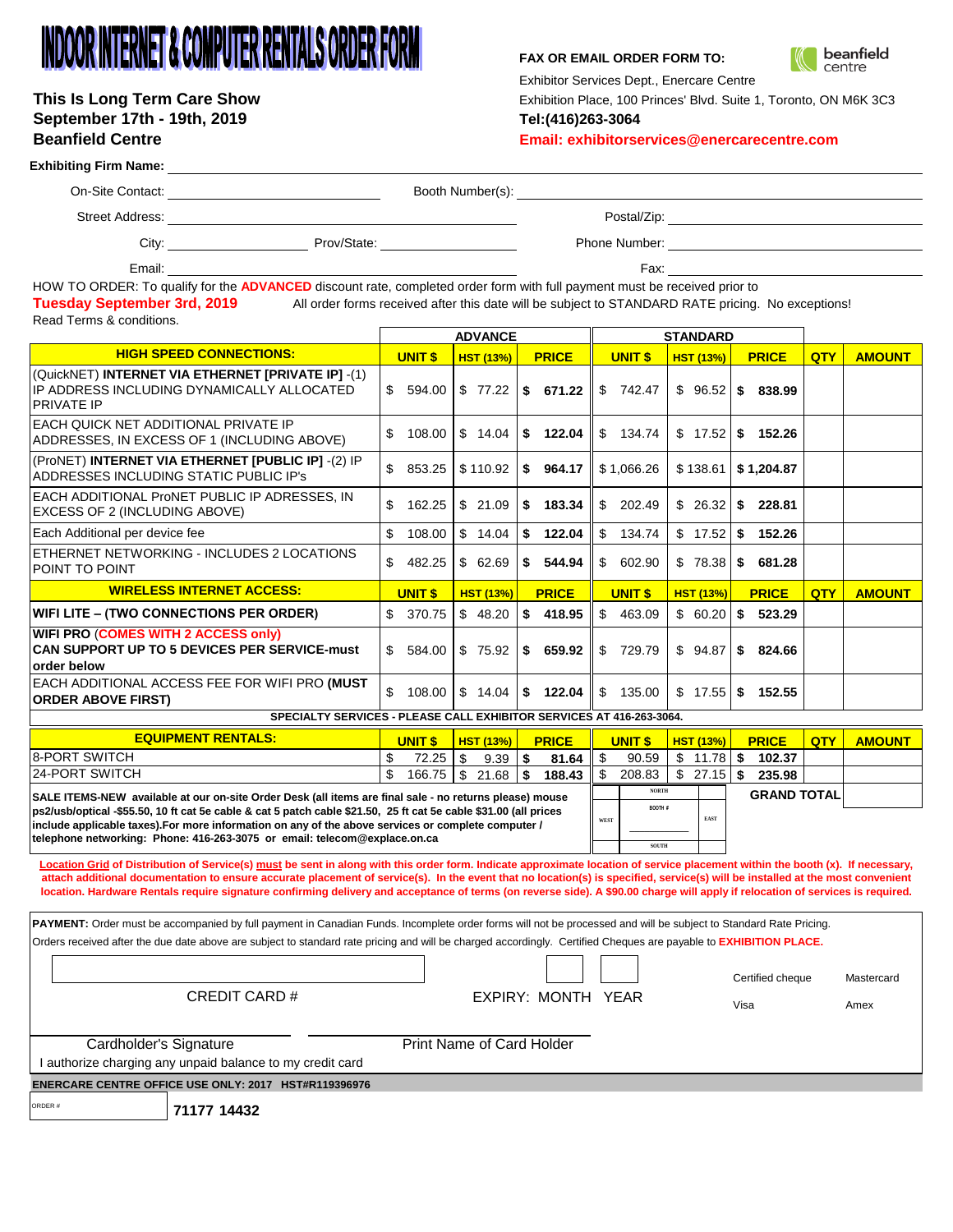#### **TERMS & CONDITIONS**

1. PAYMENT in Canadian Funds or credit card must accompany all orders PRIOR to delivery of services in accordance with the applicable rate schedule. Due to the temporary nature of the installations, all claims / disputes must be brought to the attention of the Exhibitor Services Order Desk PRIOR to the move-out of the show/event. No service(s) will be provided without payment in full. NO EXCEPTIONS. On-Site payments prior to the scheduled move-IN date(s) of your show/event are welcome by appointment. Please contact our office in advance.

2. ALL ORDERS MUST BE RECEIVED by the Exhibitor Services Department, in accordance with the date specified on the reverse side to qualify for the ADVANCED DISCOUNT Rates. NO EXCEPTIONS.

3. EXHIBITOR APPOINTED CONTRACTORS are ultimately the responsibility of the exhibiting firm. In the event that an appointed contractor does not meet any of the terms and conditions set herein; the exhibiting firm will be held liable.

4. INTERNET SERVICES ARE PROVIDED WITHOUT ANY WARRANTIES. Exhibition Place and it's internet service provider are unable to guarantee uninterrupted service, or that the information accessed through the web will be free from worms, viruses, Trojan Horses or other harmful malware. Exhibition Place shall have no liability whatsoever for claims, losses, actions, damages, suits or proceedings resulting from other users accessing your hardware; security breaches; eavesdropping; interception of traffic being sent or received. Nor shall the NTC, hold any liability for the loss or deletion of files, errors, defects, delays in operation and transmissions. The Service speed can vary depending on location, line quality, inside wiring, Internet traffic, and other factors beyond the control of Exhibition Place. Exhibition Place provides the service on a "best effort" standard and does not guarantee upload or download speeds. Users agree not to post or transmit any unlawful, threatening, abusive, libelous, defamatory, profane, obscene, pornographic or racist information/material of any kind.

5. SHARING / BORROWING SERVICE is NOT permitted at Exhibition Place. Exhibitors found using services without an order will be subject to the standard rate.

6. SAFETY REGULATIONS: The Electrical Safety Authority currently enforces Rule 2-022 of the Electrical Safety Code, stipulating that any and all equipment energized, displayed and / or offered for sale MUST BE APPROVED. All electrical / mechanical equipment must conform to the Canadian Standards Association and Canadian Electrical Code. The use of two wire ungrounded extension cords is prohibited. NOTE: Exhibition Place and its governing agents are fully committed to the safety and well being of all visitors and employees. As such, Exhibition Place's Management Team reserves the right to investigate any and all cause for concern that may put safety at risk.

7. ONLY AN AUTHORIZED exclusive electrical Technician provider of Exhibition Place is permitted to do any wiring in the facility. Delivery of ALL data transmission lines ordered from an outside vendor will only be allowed to a demarcation point specified by Exhibition Place. No electrical / mechanical equipment shall be energized if failure is detected until an authorized electrician or technician has investigated and corrected the source of the malfunction.

8. ALL MATERIAL furnished by Exhibition Place for this service order shall remain the property of Exhibition Place, and shall be removed ONLY by Exhibition Place Personnel.

9. INSTALLATIONS that need to be re-located are subject to a \$90.00 fee.

10. RATES quoted for service include delivery of service(s) in the most convenient manner and DO NOT include special wiring , testing, overhead drops and / or special placement of communications services. Labour may be ordered through the Exhibitor Services Department at an additional cost.

11. ADDITIONAL LABOUR will be charge in one-hour increments. The current labour rate is \$90.00 per hour for both telecommunications and computer services.

12. TELEPHONE SERVICE(S) will be disconnected on the last day of the show/event, one hour after the official closing time.

13. INTERNET SERVICE(S) does not include Computer or Hardware Rentals.

14. INVENTORY OF COMPUTER HARDWARE IS LIMITED and provided on a "first come – first served" basis. Exhibitors are encouraged to forward orders in advance to reserve equipment.

15. COMPUTER and HARDWARE RENTALS require signature accepting delivery and terms of rental. Exhibitor is responsible for retrieval and safe return of rented equipment the Order Desk, within ONE (1) HOUR after the official closing time. Exhibitor assumes responsibility for any rented equipment that is lost or damaged during the rental period at an additional cost that will be determined at the discretion of Exhibition Place.

16. ALTERATIONS TO FLOOR COVERINGS: Exhibition Place will not be held responsible for any cutting or altering of floor coverings in order to provide service to a booth.

17. CHANGES to original orders will require a service order to be signed by the exhibitor acknowledging receipt of service.

18. CANCELLATIONS: Notification of cancellation must be received in writing a minimum of seven (7) days PRIOR to scheduled opening date. There will be a \$50.00 administration fee for all refunds requested. Cancellations after the deadline will be subject to full rental charges. Credit will not be given for equipment / connections installed and not used.

19. UNPAID BALANCES: Any balance(s) outstanding after the Move-OUT period will be charged to the exhibitor's credit card. Exhibition Place reserves the right to apply a finance charge to unpaid balances after 30 days at 1.5% per month, equivalent to 18.0% per year. If by any reason of any default on the part of the exhibitor, hereunder, it becomes necessary to engage an attorney, the exhibitor agrees to pay all costs, expenses, and the attorney's fees expended or incurred by Exhibition Place or Exhibition Place in connection therewith. There will be a \$20.00 charge for returned payments.

20. DISCLAIMER: Exhibition Place will not be responsible for any labour strikes, accidents, fires, an Act of God or delays beyond our control, including power surges, spikes or loss of power. Exhibition Place accepts no responsibility for direct or indirect damages to booths in regards to rented items.

21. NON-DISCLOSURE: Customer Account information will not be disclosed to third parties without your consent except as permissible by law and our policy.

22. NOTICE OF COLLECTION: The personal information on this form is collected under the authority of the City of Toronto Act, S.O. 2006, Chapter 11, Schedule A, s. 406 (2). The information will be used to process your application and identify service requirements. Questions about this collection can be directed to the Freedom of Information Coordinator, 100 Princes' Blvd., Suite 1 Exhibition Place, Toronto Ontario, M6K 3C3 or by phone at 416-263-3658.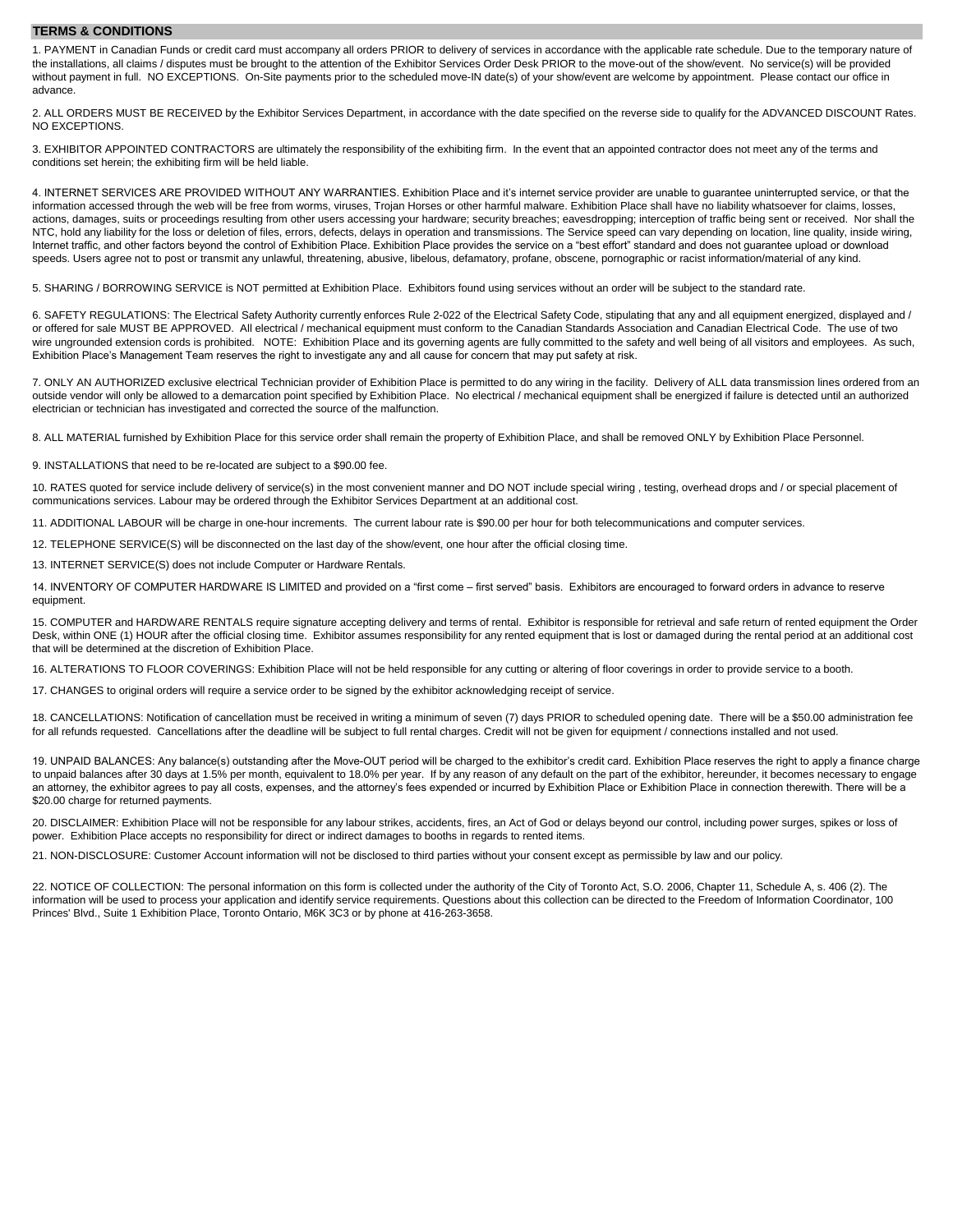# **LOCATION GRID FOR DISTRIBUTION OF SERVICE(S)**

## **September 17th - 19th, 2019 Tel:(416)263-3064 Beanfield Centre Email: exhibitorservices@enercarecentre.com**

## **FAX OR EMAIL ORDER FORM TO:**

Exhibitor Services Dept., Enercare Centre **This Is Long Term Care Show** Exhibition Place, 100 Princes' Blvd. Suite 1, Toronto, ON M6K 3C3



BOOTH or AISLE #\_

NOTICE OF COLLECTION: The personal information on this form is collected under the authority of the City of Toronto Act, S.O. 2006, Chapter 11, Schedule A, s. 406 (2). The information will be used to process your application and identify service requirements. Questions about this collection can be directed to the Freedom of Information Coordinator, 100 Princes' Blvd., Suite 1 Exhibition Place, Toronto Ontario, M6K 3C3 or by phone at 416-263-3658.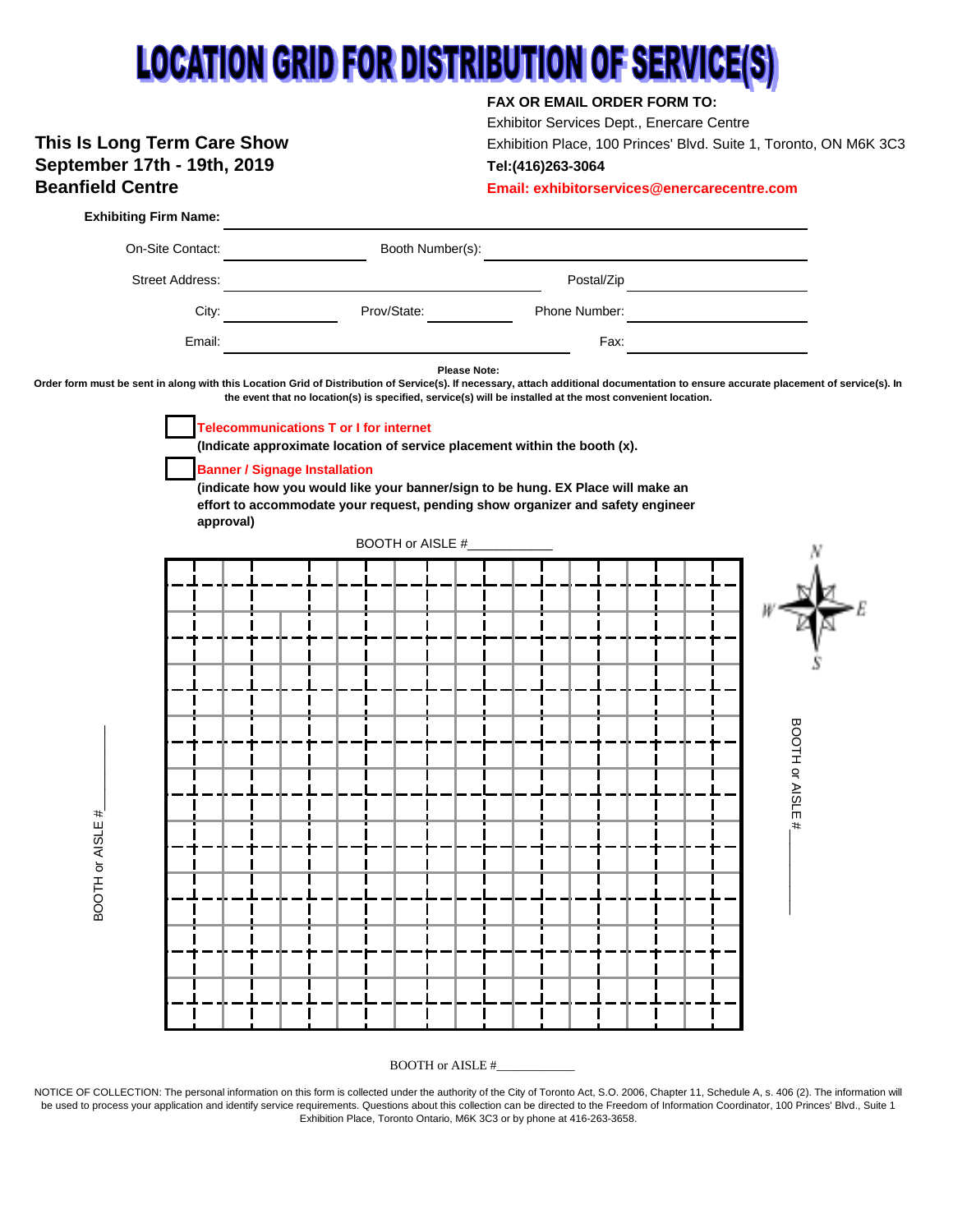# **HOUSE KEEPING SERVICES**

**This Is Long Term Care Show** Exhibitor Services Dept., Enercare Centre September 17th - 19th, 2019<br>
Exhibition Place, 100 Princes' Blvd. Suite 1, Toronto, ON M6K 3C3 **Beanfield Centre Tel:(416)263-3064**

**FAX OR EMAIL ORDER FORM TO:**



**Email: exhibitorservices@enercarecentre.com**

| <b>Exhibiting Firm Name:</b> |             |                  |  |
|------------------------------|-------------|------------------|--|
| On-Site Contact:             |             | Booth Number(s): |  |
| <b>Street Address:</b>       |             | City:            |  |
| Prov/State:                  | Postal/Zip: | Phone Number:    |  |
| Email:                       |             | Fax:             |  |
| .                            |             |                  |  |

HOW TO ORDER: To qualify for the **ADVANCED** discount rate, completed order form with full payment must be received prior to **Tuesday September 3rd, 2019** All order forms received after this date will be subject to STANDARD RATE pricing. No exceptions. Read Terms & conditions.

| <b>SERVICES</b>                                                                                                                                                                                                                                                                                                                                                                                                                         | <b>BOOTH</b><br>SQ. FT.   |    | <b>ADVANCED</b> |                                 | <b>STANDARD</b>              | <b>AMOUNT</b> |  |
|-----------------------------------------------------------------------------------------------------------------------------------------------------------------------------------------------------------------------------------------------------------------------------------------------------------------------------------------------------------------------------------------------------------------------------------------|---------------------------|----|-----------------|---------------------------------|------------------------------|---------------|--|
| Nightly Cleaning: 540 square feet & under                                                                                                                                                                                                                                                                                                                                                                                               |                           | \$ | 0.47            | \$                              | 0.57                         |               |  |
| Nightly Cleaning: 541 - 1,040 sq. ft.                                                                                                                                                                                                                                                                                                                                                                                                   |                           | \$ | 0.45            | \$                              | 0.54                         |               |  |
| Nightly Cleaning: 1,041 - 1,540 sq. ft.                                                                                                                                                                                                                                                                                                                                                                                                 |                           | \$ | 0.44            | \$                              | 0.52                         |               |  |
| Nightly Cleaning: 1,541 & over                                                                                                                                                                                                                                                                                                                                                                                                          |                           | \$ | 0.43            | $\boldsymbol{\mathsf{S}}$       | 0.51                         |               |  |
| One-Time Cleaning: light dusting, garbage removal and<br>vacuuming or floor wash where applicable.                                                                                                                                                                                                                                                                                                                                      |                           | \$ | 0.42            | \$                              | 0.50                         |               |  |
| One-Time Cleaning: Carpet Shampoo (Requires time to<br>dry)                                                                                                                                                                                                                                                                                                                                                                             |                           | \$ | 0.70            | \$                              | 0.82                         |               |  |
| One-Time Cleaning: Steam Clean                                                                                                                                                                                                                                                                                                                                                                                                          |                           | \$ | 0.81            | \$                              | 0.96                         |               |  |
| <b>NOTE:</b><br>One-Time Cleaning: Completed prior to first day of show opening. Carpet Shampoo and Steam cleaning night<br>before show.<br>Nightly Cleaning: Completed everyday of show. Includes light dusting, garbage removal and vacuuming or<br>floor wash where applicable.                                                                                                                                                      |                           |    |                 | <b>SUB TOTAL</b><br>ADD HST 13% |                              |               |  |
| <b>FLOORING:</b> Please indicate type of flooring (X)<br>Wood<br>Vinyl<br>Carpet<br>Leather                                                                                                                                                                                                                                                                                                                                             | Aluminum<br>Other         |    |                 |                                 | <b>GRAND</b><br><b>TOTAL</b> |               |  |
| PAYMENT: Order must be accompanied by full payment in Canadian Funds. Incomplete order forms will not be processed and will be subject to Standard<br>Rate Pricing. Orders received after the due date above are subject to standard rate pricing and will be charged accordingly.<br>Certified Cheques are payable to EXHIBITION PLACE.<br>Certified cheque<br>Mastercard<br><b>CREDIT CARD#</b><br>EXPIRY: MONTH YEAR<br>Visa<br>Amex |                           |    |                 |                                 |                              |               |  |
| Cardholder's Signature<br>I authorize charging any unpaid balance to my credit card                                                                                                                                                                                                                                                                                                                                                     | Print Name of Card Holder |    |                 |                                 |                              |               |  |
| ENERCARE CENTRE OFFICE USE ONLY: 2017 HST#R119396976<br>71177 14431<br>ORDER #<br>1-3 days                                                                                                                                                                                                                                                                                                                                              |                           |    |                 |                                 |                              |               |  |